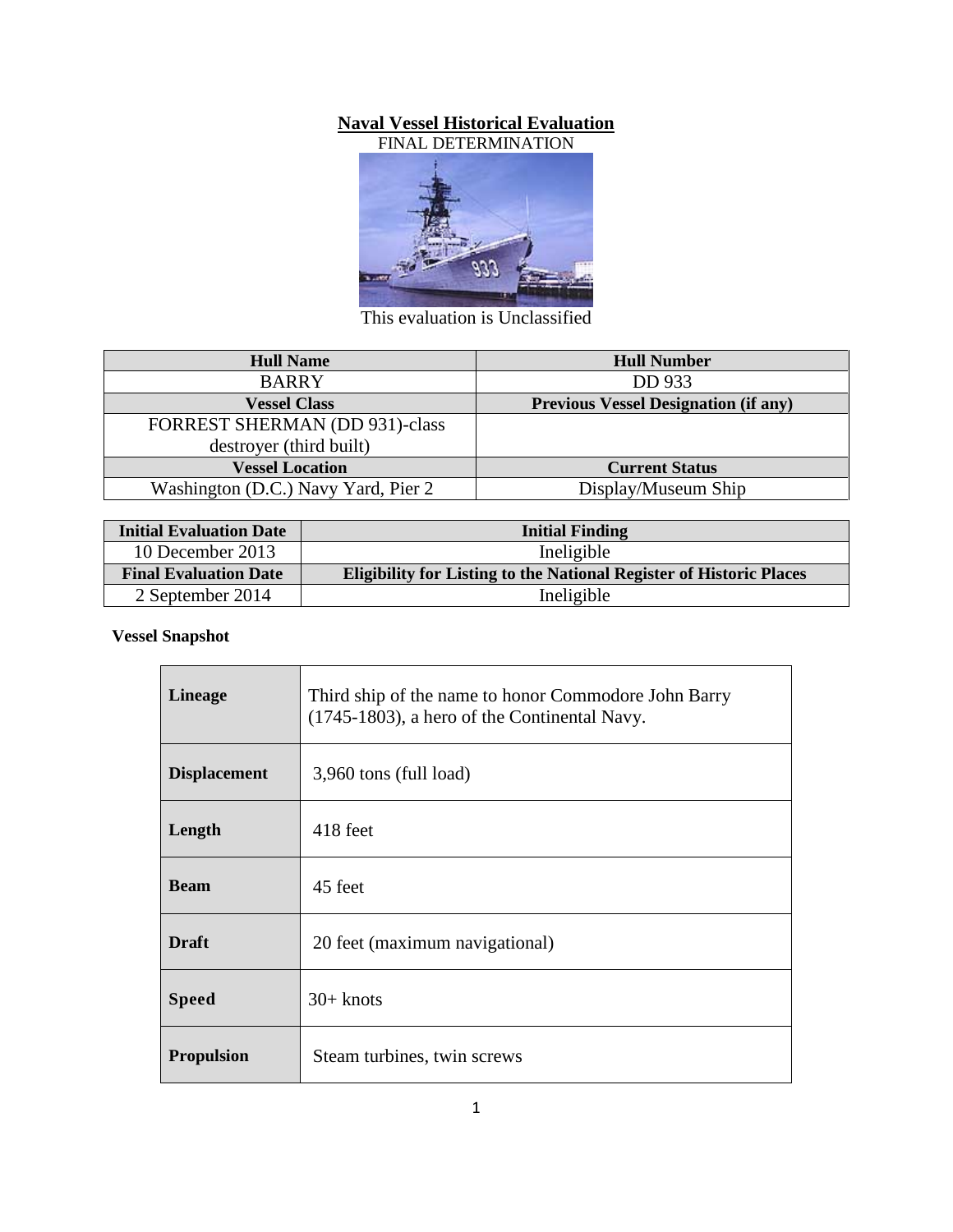| <b>Armament</b>       | Three 5-inch, four 3-inch (two twin mounts); two depth charge<br>projectors (Hedgehog), four torpedo tubes |
|-----------------------|------------------------------------------------------------------------------------------------------------|
| <b>Laid Down</b>      | 15 March 1954                                                                                              |
| <b>Launched</b>       | 1 October 1955                                                                                             |
| <b>Built By</b>       | Bath Iron Works Corp., Bath, ME                                                                            |
| <b>Sponsor</b>        | Mrs. Francis Rogers, a great grandniece of Commodore John<br>Barry, the man for whom the ship was named    |
| <b>Delivered</b>      | 31 August 1956                                                                                             |
| <b>Commissioned</b>   | 9 July 1956                                                                                                |
| <b>Decommissioned</b> | 5 November 1982                                                                                            |
| <b>Stricken</b>       | 31 January 1983                                                                                            |

## **Vessel History**

|                   | Since 1984, BARRY has been a "display unit" or ceremonial platform.            |
|-------------------|--------------------------------------------------------------------------------|
| <b>Deployment</b> | Following her commissioning in September 1956 and early the next year          |
| <b>Summary</b>    | made her shakedown cruise to the Caribbean area and the west coast of South    |
|                   | America. In mid-1957 she operated with the Sixth Fleet in the Mediterranean    |
|                   | Sea, the first of some eight deployments to that often troubled part of the    |
|                   | World. While on a second such cruise in June-September 1958 she supported      |
|                   | carrier operations during the Lebanon crisis. Later in 1958 and into 1959, the |
|                   | destroyer was fitted with a large SQS-23 sonar, giving her a distinctive       |
|                   | "clipper" bow profile that she has carried ever since. She spent the next few  |
|                   | years participating in sonar tests and demonstrations, plus anti-submarine     |
|                   | warfare (ASW) exercises, in the western Atlantic and in Northern European      |
|                   | waters.                                                                        |
|                   | She returned to the Mediterranean in June-August 1962 as part of an ASW        |
|                   | task group and that fall took part in Cuban Missile Crisis operations. She     |
|                   | revisited Northern Europe and the Mediterranean in 1964. During late 1965      |
|                   | and the first months of 1966, she conducted her only Pacific deployment,       |
|                   | which included Vietnam War combat duty. This "round the World" cruise          |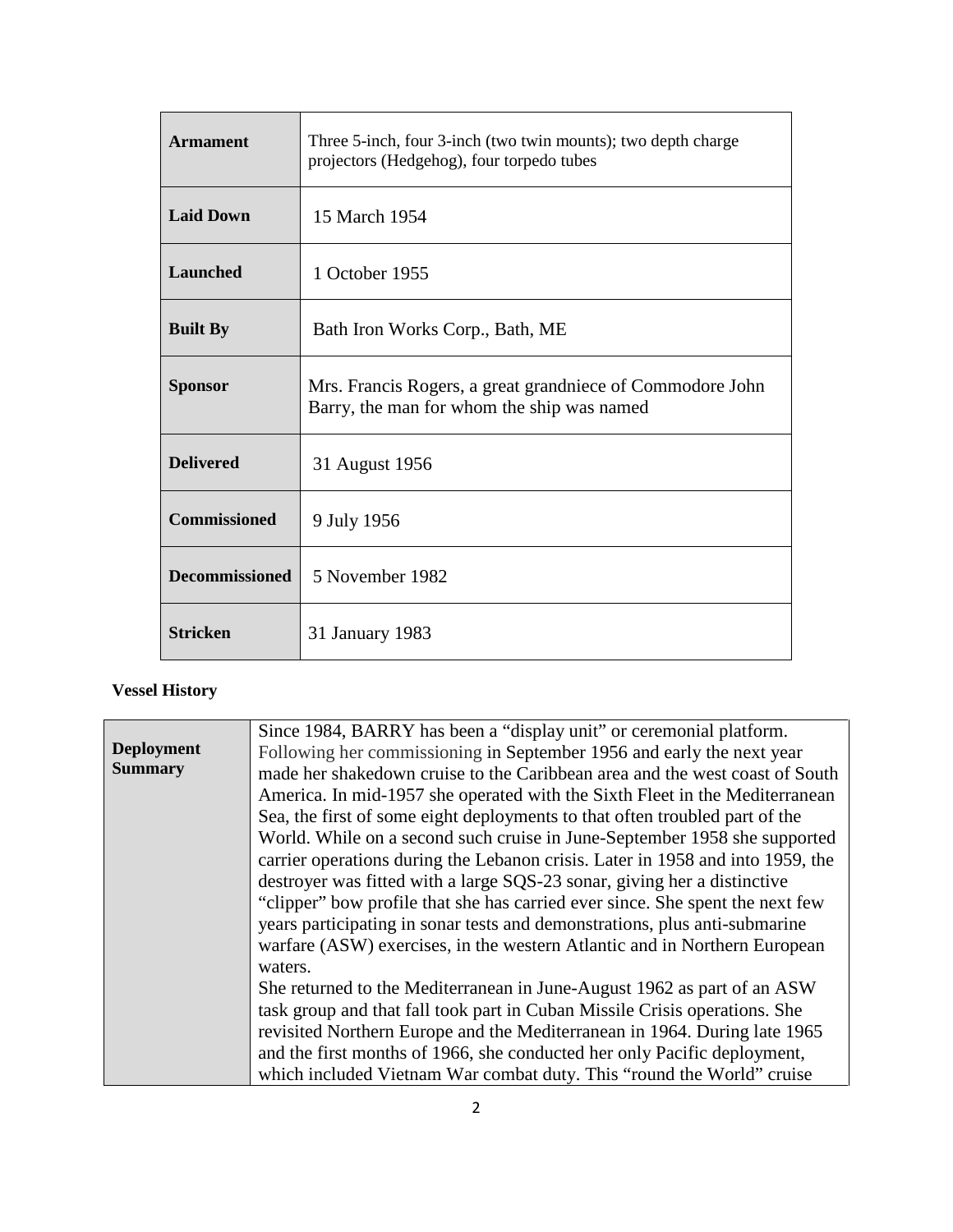|                                             | featured transit of the Panama Canal outbound and the Suez Canal while<br>steaming homeward. Late in 1966, she served as test ship for the Mark 86 fire<br>control system, then entered the shipyard for a two-year-long modernization<br>that significantly altered her appearance and greatly enhanced her ASW<br>capabilities.<br>Recommissioned in April 1968, she made her next overseas voyage, to<br>Northern Europe, during August-December 1969 and conducted a brief<br>Mediterranean cruise in October 1970. Between August 1972 and July 1975<br>she was home-ported in Greece. In addition to conducting NATO exercises<br>and anti-submarine operations, she was also present during the 1973 Middle<br>Eastern war and the 1974 Cyprus crisis. Another Sixth Fleet deployment took<br>place in 1977-1978, followed by a cruise through the Baltic Sea that took her<br>as far east as Finland.<br>During her final Sixth Fleet tour, in March-September 1979, BARRY passed<br>through the Suez Canal to join the Middle East Force for Persian Gulf service<br>during the very tense period that accompanied the Iranian Revolution. A<br>second deployment to those distant waters, which were becoming<br>increasingly familiar to U.S. Sailors, took place in 1981-1982. In November<br>1982, shortly after the end of that cruise, BARRY was decommissioned.<br>Stricken from the Naval Vessel Register in January 1983, the ship was towed<br>to Washington, D.C., in the fall of that year. Moored at the Washington Navy<br>Yard, she has since served as the Navy's display ship in the Nation's Capital. |
|---------------------------------------------|----------------------------------------------------------------------------------------------------------------------------------------------------------------------------------------------------------------------------------------------------------------------------------------------------------------------------------------------------------------------------------------------------------------------------------------------------------------------------------------------------------------------------------------------------------------------------------------------------------------------------------------------------------------------------------------------------------------------------------------------------------------------------------------------------------------------------------------------------------------------------------------------------------------------------------------------------------------------------------------------------------------------------------------------------------------------------------------------------------------------------------------------------------------------------------------------------------------------------------------------------------------------------------------------------------------------------------------------------------------------------------------------------------------------------------------------------------------------------------------------------------------------------------------------------------------------------------------------------------------------------------|
| <b>Awards</b>                               | 1 Meritorious Unit Commendation, Vietnam Service Medal, Navy<br>Expeditionary Medal, 5 Armed Forces Expeditionary Medals                                                                                                                                                                                                                                                                                                                                                                                                                                                                                                                                                                                                                                                                                                                                                                                                                                                                                                                                                                                                                                                                                                                                                                                                                                                                                                                                                                                                                                                                                                         |
| <b>Noteworthy</b><br><b>Accomplishments</b> | Participated in Cuban Missile Crisis (1962) and Vietnam War (1965),<br>President-elect and Mrs. George H. W. Bush visited the ship in January 1989.                                                                                                                                                                                                                                                                                                                                                                                                                                                                                                                                                                                                                                                                                                                                                                                                                                                                                                                                                                                                                                                                                                                                                                                                                                                                                                                                                                                                                                                                              |
| DANFS* Entry                                | Covers complete operational history and ends with ship being designated as a<br>museum ship at the Washington Navy Yard.                                                                                                                                                                                                                                                                                                                                                                                                                                                                                                                                                                                                                                                                                                                                                                                                                                                                                                                                                                                                                                                                                                                                                                                                                                                                                                                                                                                                                                                                                                         |

\**Dictionary of American Naval Fighting Ships*

# **Criteria Evaluation[1](#page-2-0)**

<span id="page-2-0"></span> $\overline{a}$ 

| Was the ship awarded an individual        | No             |
|-------------------------------------------|----------------|
| <b>Presidential Unit Citation?</b>        |                |
| ii. Did an individual act of heroism take | N <sub>0</sub> |
| place on board the ship such that an      |                |
| individual was subsequently awarded       |                |
| the Medal of Honor or the Navy Cross?     |                |